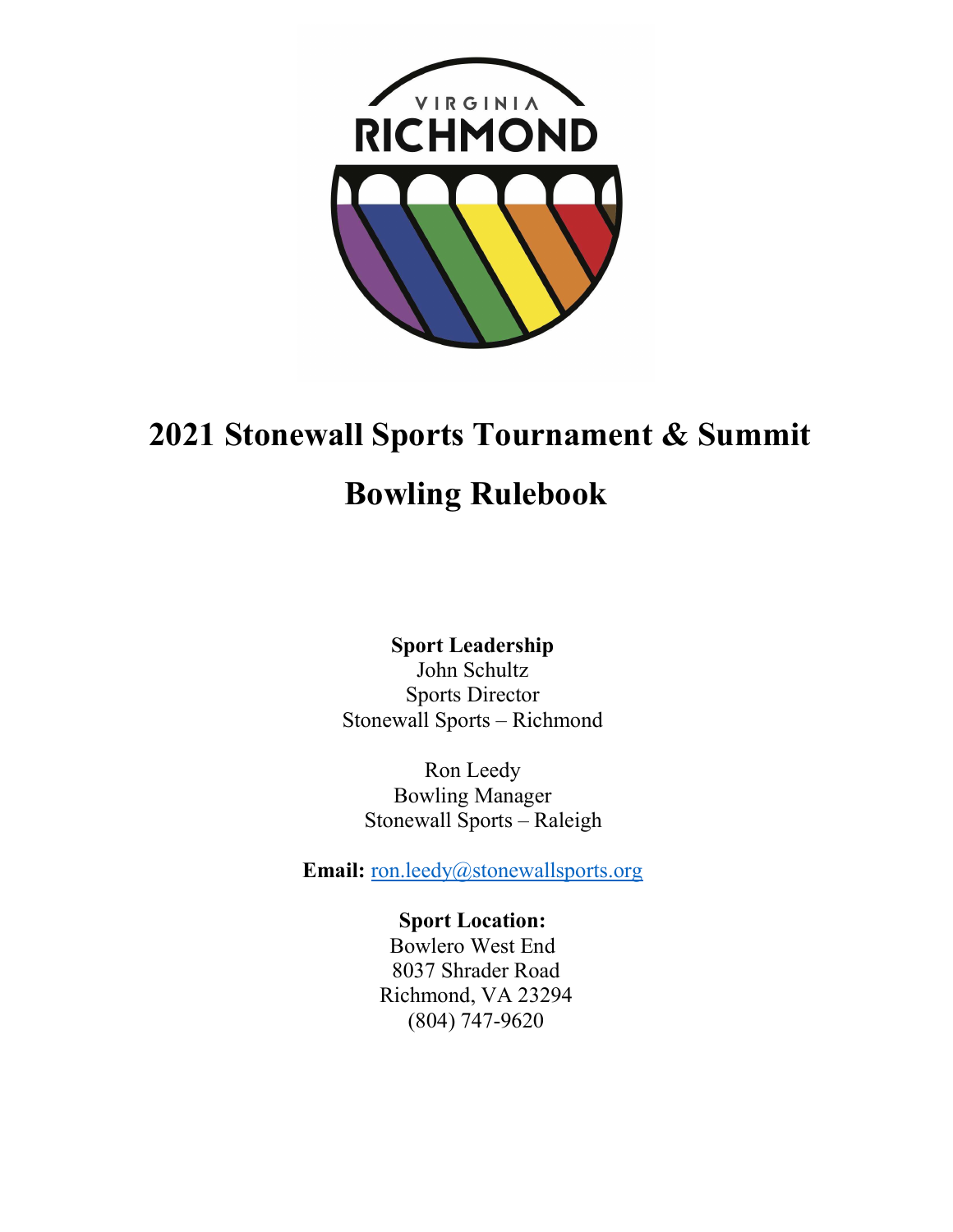- 1. All team members must wear their Stonewall Sports Bowling-Nationals T-shirt and proper bowling shoes while bowling on Saturday. Teams may wear their own Jerseys for the Tournament on Sunday.
- 2. All team members in attendance and in Stonewall Sports Bowling Nationals shirts or team jerseys must bowl at least one game for that day.
- 3. Bowlers can be rotated between games
- 4. Three games are bowled on Saturday; resulting scores will be used to seed into a single elimination tournament on Sunday.
- 5. Practice begins at the scheduled game start time and will last for 10 minutes.
- 6. No more than 4 bowlers can bowl per game
- 7. If a team has less than 4 bowlers but at least 3 bowlers- the 4th bowlers spot will be scored a 75 for that game. Any team with less than 3 bowlers will have to forfeit that game(s) and scored zero points for that game.  Once a game has started with only 3 bowlers, a 4th bowler cannot be added after the 3rd frame is complete until the next game.  NO non-registered Stonewall Sports-Nationals bowlers can bowl at any time.  Any team that allows a non-registered bowler to bowl will forfeit that game and receive a warning.  If a second warning is issued during the weekend, the team will not be eligible to participate in the tournament.
- 8. Bowling lanes will be rotated back and forth between each frame.
- 9. Game totals will be scratch scores.  No handicaps will be added.
- 10. Each game a team wins will be awarded 2 points (a tie will be awarded 1 point per team) and the winner of the 3 game series total, will be awarded an additional 1 point for a possible total of 7 points.( two per game and one for total pins)
- 11. Individual game scores will be recorded on a daily score sheet, signed and turned into Ron Leedy or his Designate before the team leaves on the day of play.  Any team score sheets not signed and turned into Ron Leedy or his Designate will be automatically awarded 0 (zero) points for the round of play.
- 12. Please practice proper bowling etiquette. If your lane is ready to bowl on and you are ready, check the bowlers on each side of you.  Do not take your bowling approach at the exact time either of these bowlers are taking their approach. If their approaches are clear, bowl.